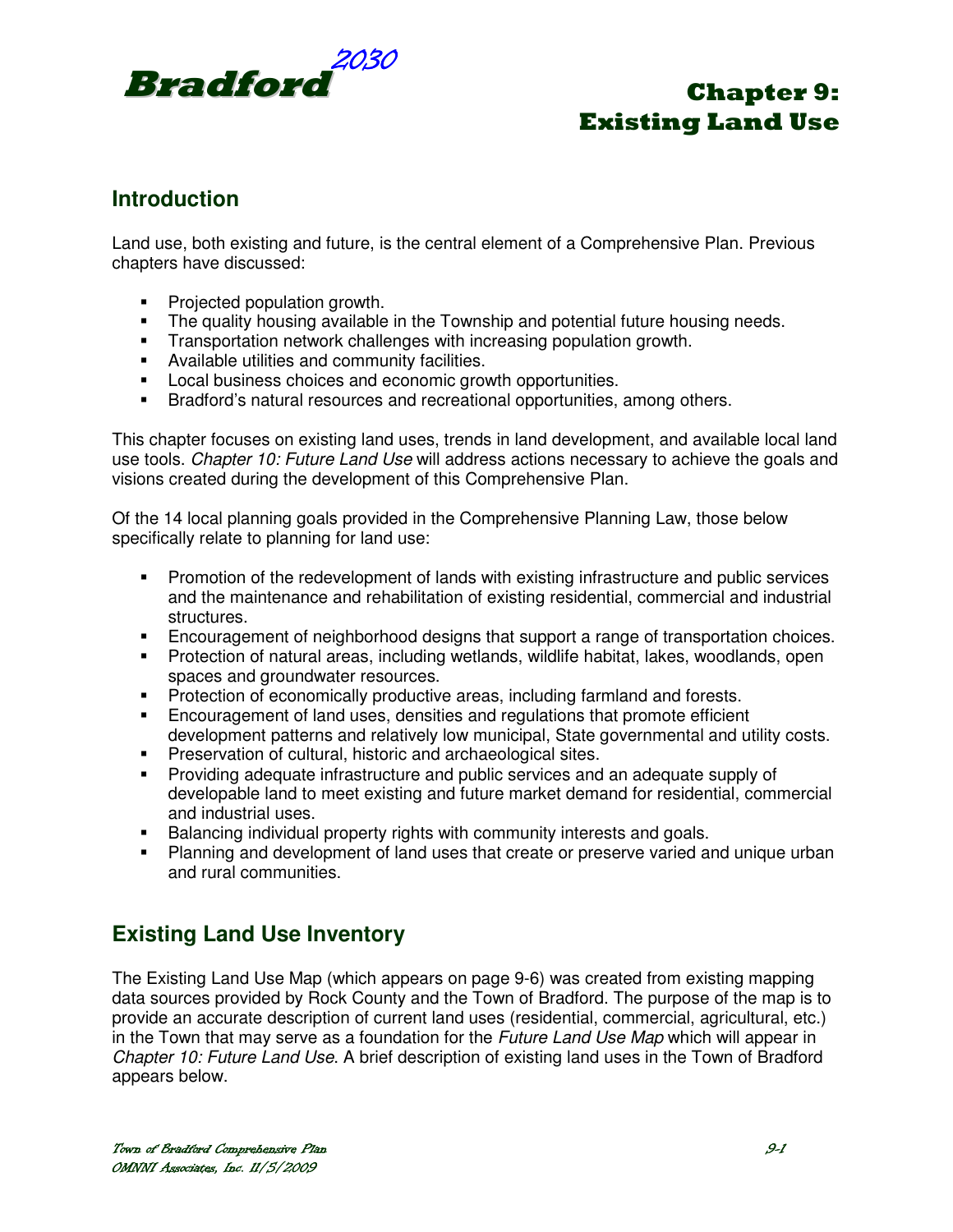

## **ROADS**

According to 2007 PASER data there are 53.63 miles of town roads and streets in the Township and also federal and state highways. For more information on roads please refer to Chapter  $5$ : Transportation.

## **RAIL ROAD**

The Wisconsin and Southern Railroad freight rail line runs from the southwest corner of Bradford in a northwesterly direction before exiting the Town approximately a mile and a half south of USH 14.

#### **RIVERS AND STREAMS**

Turtle Creek and Spring Brook are the primary natural surface water drainages in the Town. A small tributary stream in the northwest section of the community drains to Blackhawk Creek.

## **OTHER**

This classification was created by Rock County and is likely to represent open space and recreation lands.

## **DOT, DEPT. OF TRANSPORTATION**

Land owned by the Wisconsin Department of Transportation

#### **EXCLUSIVE AGRICULTURE**

Exclusive Agriculture includes farming operations and residential development on a minimum parcel size of 35 acres.

### **GENERAL AGRICULTURE**

General Agriculture includes farming operations and residential development on parcel sizes of 10 to 35 acres.

#### **LOCAL COMMERCIAL**

Commercial development represents a small component of the Township's land base and is located along South Old Highway 140 and at the intersection of Highway 11/14 and STH 140. Chapter 8: Economic Development includes a profile of the current business inventory in the community.

#### **RURAL RESIDENTIAL**

Housing is scattered throughout the community, however, residential land uses are concentrated within the Turtle Creek Valley in the southern portion of the community.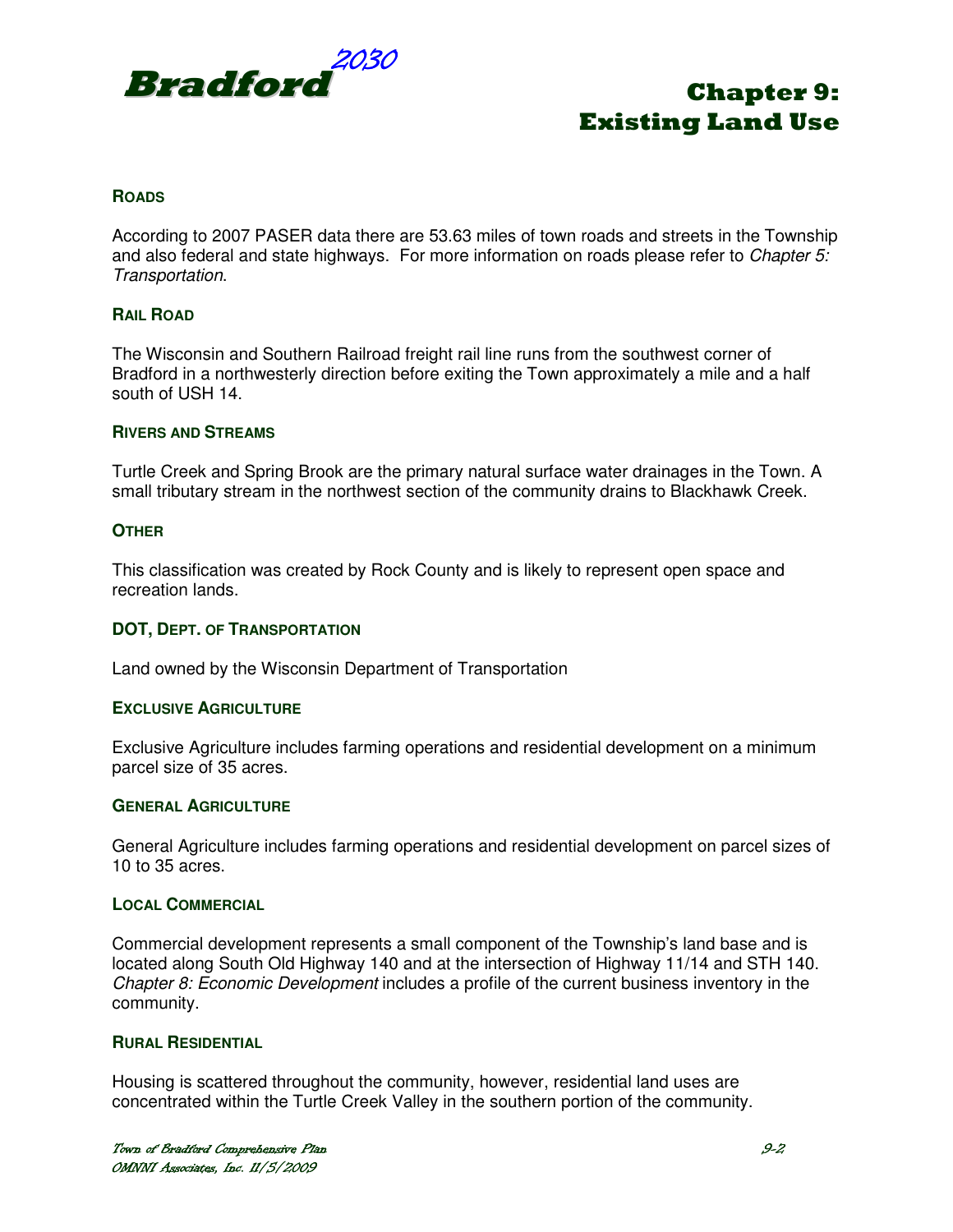

# **Land Use by Acreage and Percentage**

Table 24 provides a numerical breakdown of existing land uses in Bradford. Data was provided

by the Town of Bradford, Rock County, WisDOT, and WDNR. As the table shows, agricultural lands are the dominant land use in Bradford accounting for more than ninety-five percent of the total land area in the Township.

# **Land Use and Development Regulations**

# **ZONING REGULATIONS**

The Town of Bradford administers and enforces its own Zoning Ordinance. The zoning ordinance organizes the community into different districts within which

| Table 24: Breakdown of Existing Land Uses in Bradford, 2009. |                                        |                                                |  |
|--------------------------------------------------------------|----------------------------------------|------------------------------------------------|--|
| <b>Land Use Category</b>                                     | <b>Amount</b> in<br><b>Total Acres</b> | <b>Amount</b> in<br><b>Total</b><br>Percentage |  |
| <b>Town Land Use Classifications</b>                         |                                        |                                                |  |
| <b>Other</b>                                                 | 252                                    | 1.1%                                           |  |
| <b>DOT</b>                                                   | 88                                     | $0.4\%$                                        |  |
| <b>Exclusive Agriculture</b>                                 | 22,062                                 | 95.8%                                          |  |
| <b>General Agriculture</b>                                   | 52                                     | $0.2\%$                                        |  |
| <b>Local Commercial</b>                                      | 74                                     | $0.3\%$                                        |  |
| <b>Rural Residential</b>                                     | 500                                    | 2.2%                                           |  |
| <b>Total</b>                                                 | 23,028                                 | $100\%$                                        |  |
| <b>Other Land Uses</b>                                       |                                        |                                                |  |
| <b>DNR Land</b>                                              | 327                                    |                                                |  |
| <b>Natural Area</b>                                          | 97                                     |                                                |  |
| <b>County Park</b>                                           | 54                                     |                                                |  |
| <b>DNR Wetland</b>                                           | 592                                    |                                                |  |
| <b>Total</b>                                                 | 1,070.55                               |                                                |  |
| Source: Town of Bradford Existing Land Use Map, 2009.        |                                        |                                                |  |

specific uses are permitted subject to certain requirements.

Bradford's zoning code follows a traditional Euclidean<sup>1</sup> model that seeks to segregate uses by type and establishes dimensional requirements related to lot size, setbacks, and building height. As new uses are created over time, they are listed specifically in the zones in which they are permitted. To be effective, this type of code must list every possible use and establish a zone in which that use would be appropriate. Euclidean codes are based on a philosophy that separation of uses will create a safer, healthier environment.

# **ALTERNATIVE ZONING METHODS**

In recent years, the planning profession has developed alternative zoning models based on the building form and performance standards.

- Form-Based Zoning. Form-based zoning codes regulate a community based on the appearance rather than the type of use. Different elements of form-based zoning include building line, landscaping, lighting, signage, building size, building materials and building design.
- Performance Standards. Codes based on performance standards seek to regulate based on a particular set of operation standards rather than on particular type of use.

 $\overline{a}$ 

<sup>&</sup>lt;sup>1</sup> Reference to Euclid vs. Amber Realty Company, 1926 U.S. Supreme Court Decision, which serves as the foundation for zoning practice in the United States.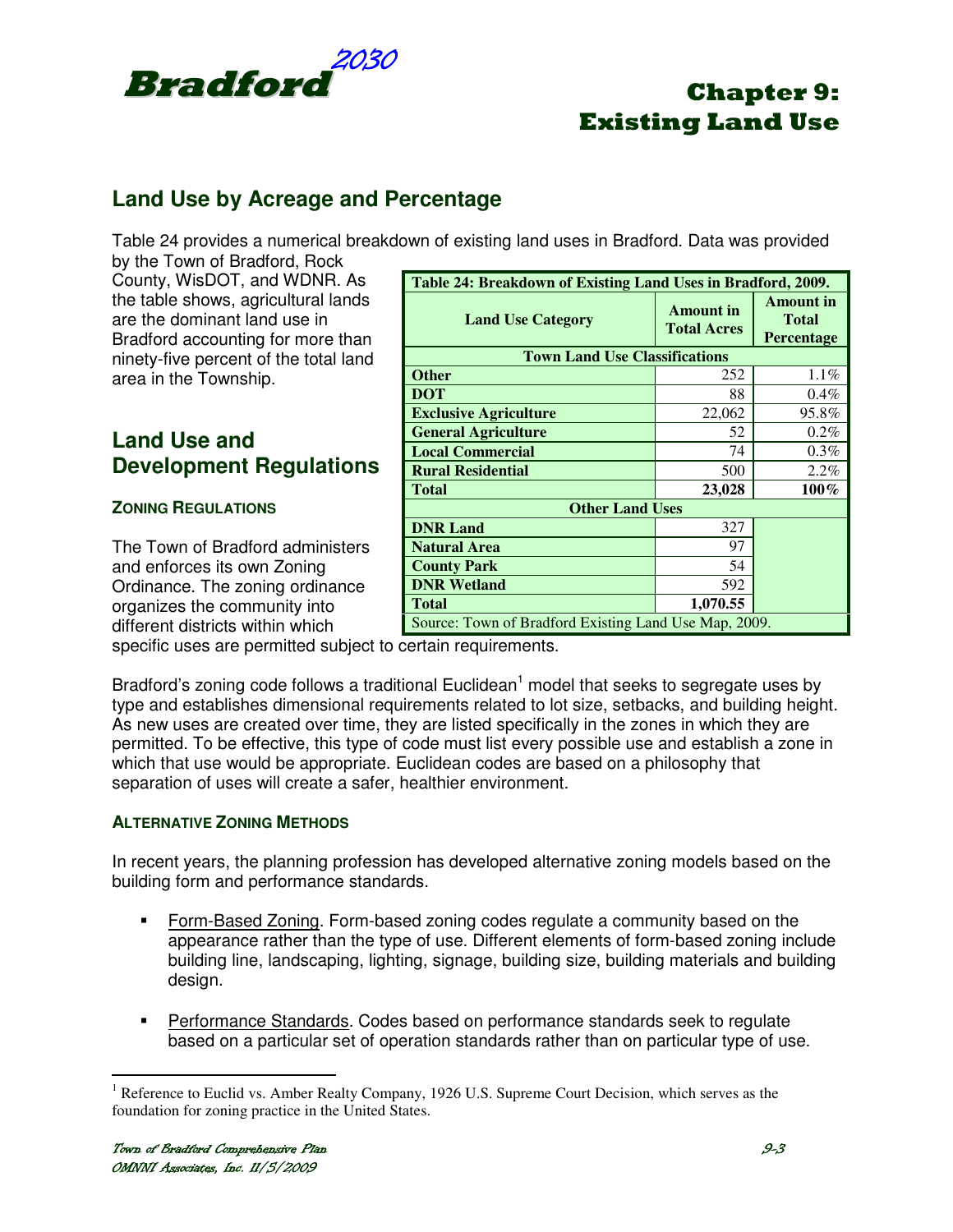

Performance standards provide specific criteria for limiting noise, air pollution, emissions, odors, vibration, dust, dirt, glare, heat, fire hazards, wastes, traffic impacts and visual impacts of a use. With this approach, the proposed use is not a factor in development. If all operation standards can be met, any use can be permitted adjacent to another.

Some communities are also using hybrid-zoning codes that combine performance and formbased zoning criteria to regulate land use.

Table 25 provides a breakdown of the different zoning districts found in the Town of Bradford. For additional information such as specific permitted and conditional uses, setbacks, and other information please refer to the Town of Bradford Zoning Ordinance. The Town of Bradford Zoning Map appears on page 9-7.

| Table 25: Town of Bradford Zoning Districts, 2009.                                                     |                                                                                                                                                                                                                                                     |  |
|--------------------------------------------------------------------------------------------------------|-----------------------------------------------------------------------------------------------------------------------------------------------------------------------------------------------------------------------------------------------------|--|
| <b>District</b>                                                                                        | <b>Permitted Uses*</b>                                                                                                                                                                                                                              |  |
| <b>A-1 Agricultural</b>                                                                                | General farming activities; forestry, grazing, nurseries, etc.; one single-family<br>dwelling.                                                                                                                                                      |  |
| <b>A-2 Agricultural</b>                                                                                | General farming activities; forestry, grazing, nurseries, etc.; one single-family<br>dwelling; livestock facilities up to one animal unit per acre.                                                                                                 |  |
| A-3 Agricultural                                                                                       | One single-family dwelling; general farming; in-season road stands; gardening;<br>governmental buildings; public parks, playgrounds, recreation, and community<br>centers; schools; public buildings (except sewage plants); water storage; others. |  |
| <b>B-1 Local Commercial</b>                                                                            | Stores and shops; professional offices; personal services; governmental and<br>public buildings; banks, offices, and restaurants; auto sales;<br>gasoline/convenience stores; others.                                                               |  |
| <b>R-R Local Rural Residential</b>                                                                     | One single-family or one two-family structure; governmental buildings; public<br>and quasi-public parks, playgrounds; schools and churches; water storage;<br>others.                                                                               |  |
| <b>MHP Mobile Home Park</b>                                                                            | Mobile home parks; trailer camps.                                                                                                                                                                                                                   |  |
| <b>SP Special Purpose</b>                                                                              | No permitted uses. All conditional.                                                                                                                                                                                                                 |  |
| <b>M-1 Light Industrial</b>                                                                            | Repair and maintenance of agricultural equipment; public or private offices;<br>building material sites; storage or wholesaling; public utilities; police, fire, and<br>postal stations; bakeries; greenhouses; others.                             |  |
| * Please refer to Town of Bradford Zoning Ordinance for detailed uses and other district requirements. |                                                                                                                                                                                                                                                     |  |
| Source: Town of Bradford Zoning Ordinance, 2009.                                                       |                                                                                                                                                                                                                                                     |  |

## **FLOODPLAIN AND SHORELAND ZONING ORDINANCES**

Floodplain areas in the Town of Bradford are identified and regulated under the authority of the Rock County Floodplain Ordinance. The purpose of the ordinance it to prevent and control water pollution, protect spawning grounds of fish and aquatic life, control building sites, placement of structures and land uses, preserve shore cover and natural beauty.

The Rock County Shoreland Zoning Ordinance requires land use permits for certain activities that occur adjacent to navigable rivers, streams, or creeks, and the landward side of the 100-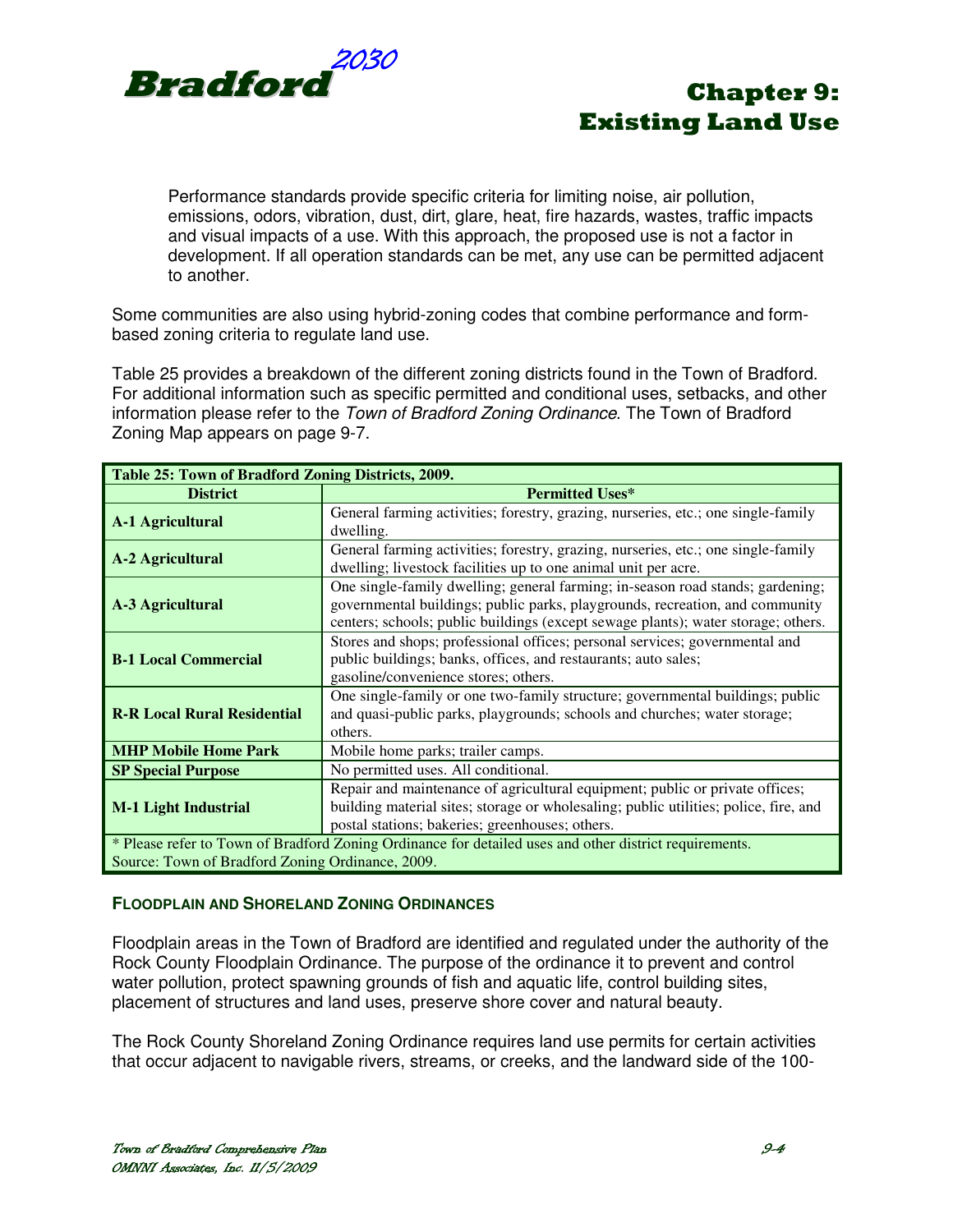

# EXISTING LAND USE MAP WILL BE INSERTED HERE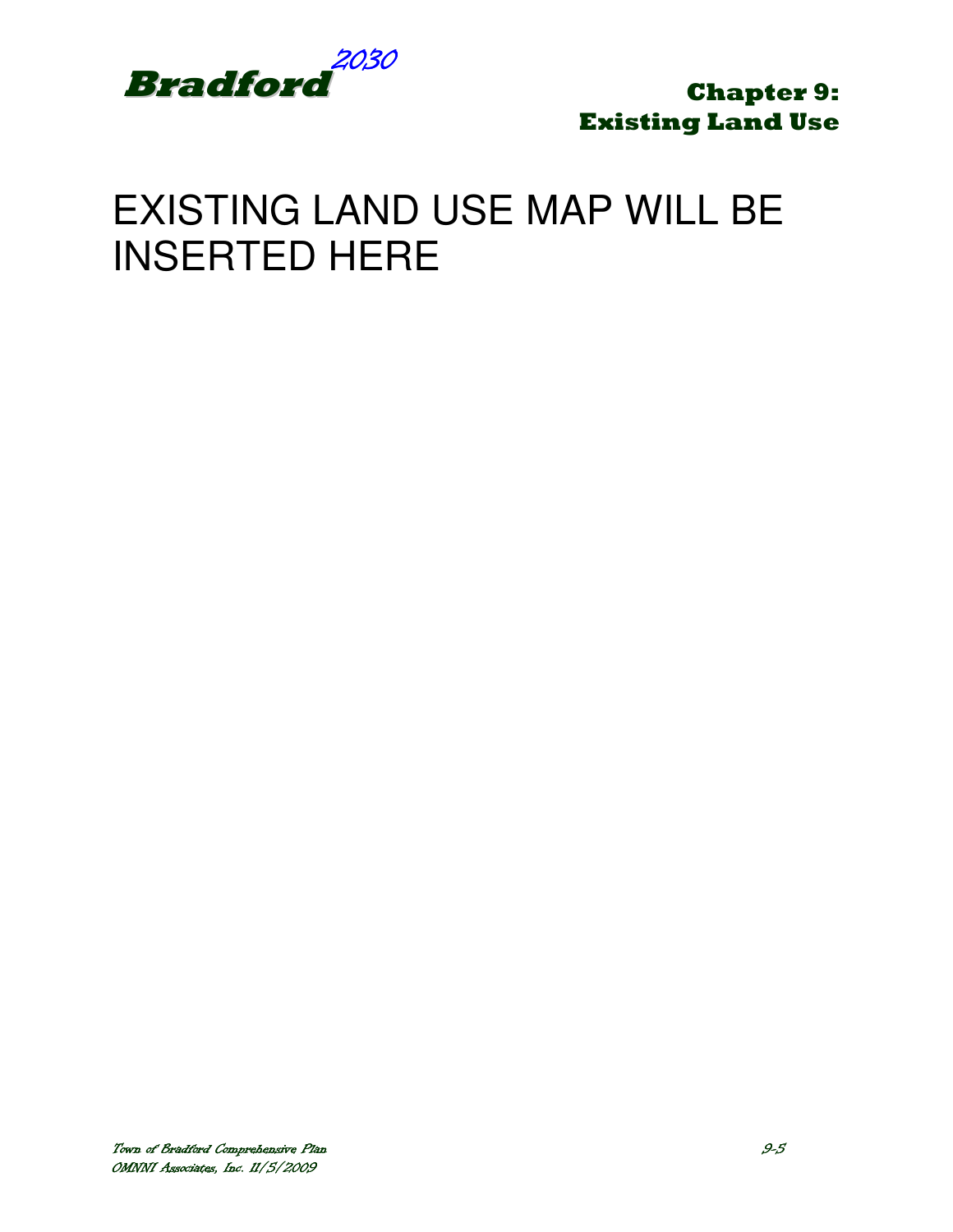

# ZONING MAP WILL BE INSERTED **HERE**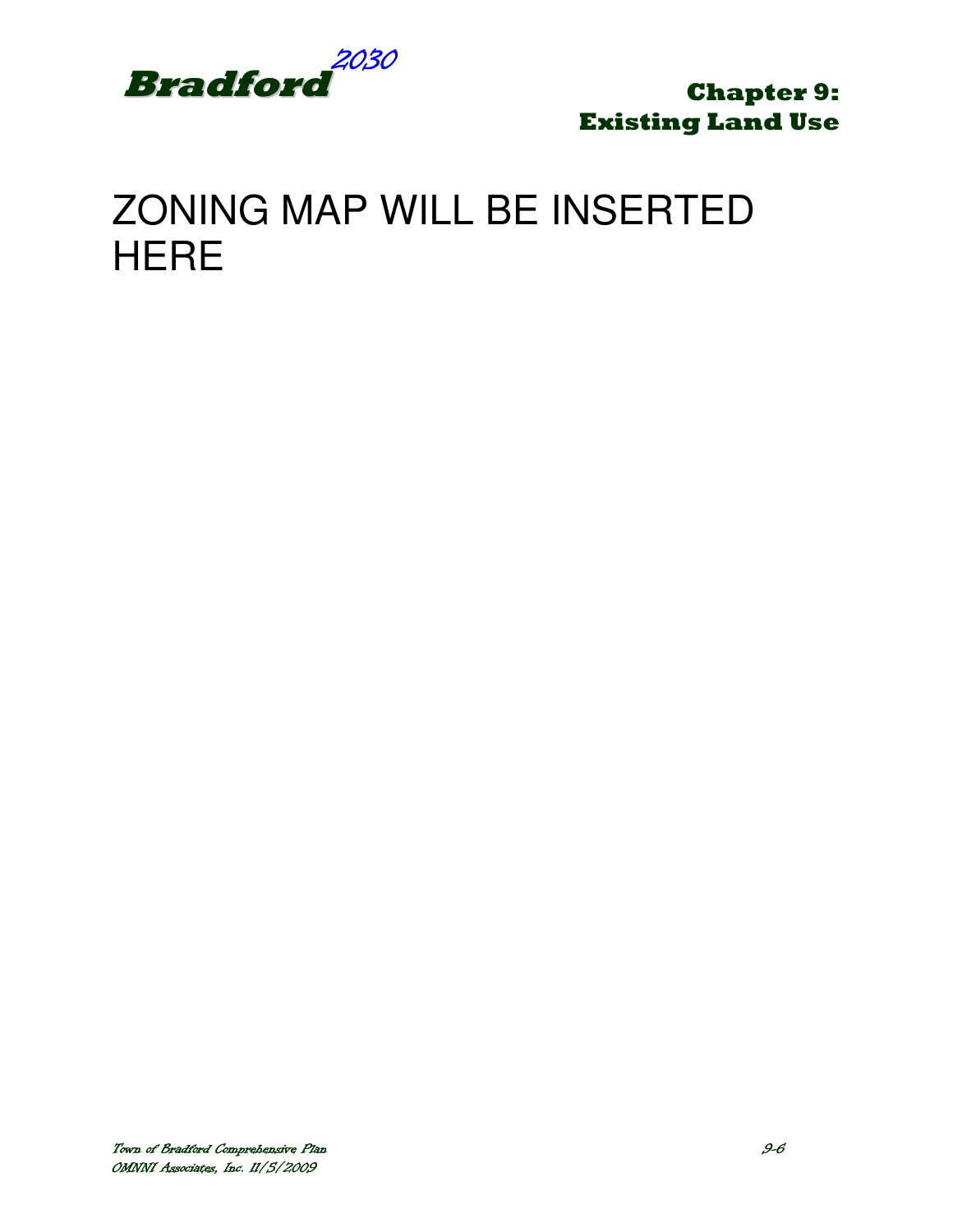

year floodplain. Activities requiring a permit may include, but are not limited to, construction of buildings, decks, and patios, removal of shoreline vegetation, filling and grading of property, and various other activities that can affect the quality of shorelines and water.

## **SUBDIVISION REGULATIONS**

Land divisions and subdivisions in the Town of Bradford are administered and enforced under the authority of the Rock County Subdivision Ordinance. Issues covered include but are not limited to technical requirements, design standards for plats, certified survey maps, and landonly condominiums, variances, and required improvements and dedications (i.e. street improvements, utility easements, sanitary sewer, etc.). The Town has the statutory authority to adopt its own subdivision ordinance and assume administrative and enforcement responsibilities for land divisions and subdivisions in the community.

# **Trends in Supply, Demand, and Price of Land**

## **RESIDENTIAL DEVELOPMENT**

Residential development accounts for less than three percent of the Town's total land area. As discussed in *Chapter 8: Economic Development*, residential is the costliest land use in terms of tax revenue needed to maintain the services and infrastructure associated with that form of development.

Single-family homes account for the largest percentage of housing units in Bradford along with a mobile home park located southeast of the intersection of STH 140 and East Creek Road. The most likely needs, at present and in the future, are affordable housing and housing for seniors. Currently, those residents seeking or requiring alternative forms of housing must look outside of Bradford. Presently, the Town permits two-family dwellings in the Rural residential District and mobile homes in the Mobile Home Park District. The Future Land Use Chapter will present the Town's strategy for addressing future housing needs in the community.

## **FARMING**

Throughout the planning process, residents have expressed a strong desire to retain farming as the most significant component of the Town's landscape and economy. However, the local and state farming economy has continued to see a decrease in the number of working farms. This can be attributed to diminished farm product returns, aging farmers seeking retirement through land sales, and demand for rural housing. Simple economics also plays a role in the loss of farmland. Farmers have the choice to either rent their farmland or sell their land.

Preservation of rural character is contingent upon successful efforts to retain farmland. Chapter 7: Agricultural, Natural and Cultural Resources and Chapter 12 Implementation provide additional detail about strategies to preserve farming, including:

 Encouraging landowners to pursue opportunities to partner with land trusts charged with the protection of natural areas and farmland;